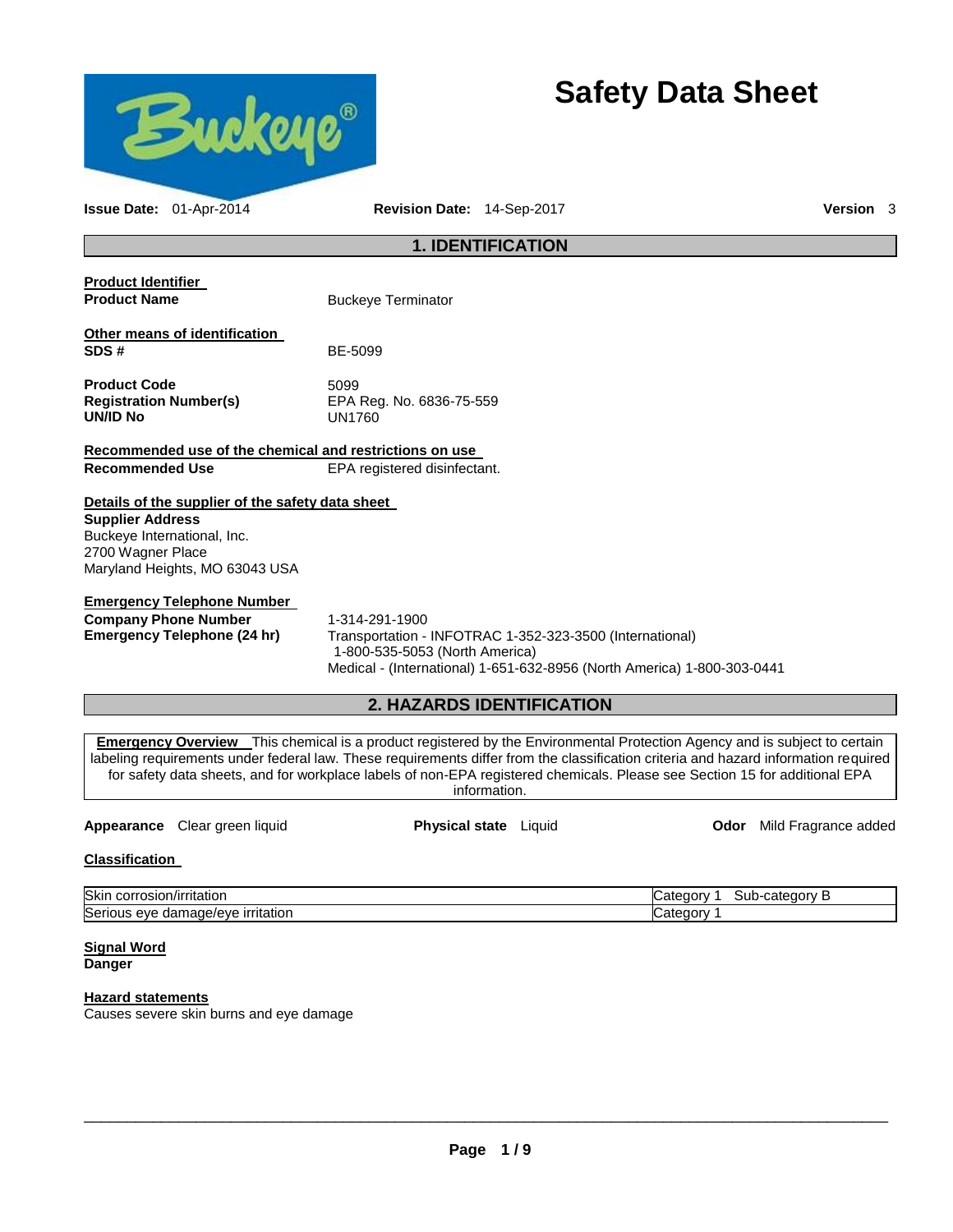

# **Precautionary Statements - Prevention**

Wear protective gloves/protective clothing/eye protection/face protection Wash face, hands and any exposed skin thoroughly after handling Do not breathe dust/fume/gas/mist/vapors/spray

#### **Precautionary Statements - Response**

If exposed or concerned: Get medical advice/attention IF IN EYES: Rinse cautiously with water for several minutes. Remove contact lenses, if present and easy to do. Continue rinsing Immediately call a POISON CENTER or doctor IF ON SKIN (or hair): Remove/Take off immediately all contaminated clothing. Rinse skin with water/shower Wash contaminated clothing before reuse IF INHALED: Remove victim to fresh air and keep at rest in a position comfortable for breathing Immediately call a poison center or doctor/physician IF SWALLOWED: Rinse mouth. Do NOT induce vomiting

### **Precautionary Statements - Storage**

Store locked up

### **Precautionary Statements - Disposal**

Dispose of contents/container to an approved waste disposal plant

# **3. COMPOSITION/INFORMATION ON INGREDIENTS**

| <b>Chemical Name</b>                             | <b>CAS No.</b> | Weight-%    |
|--------------------------------------------------|----------------|-------------|
| Nonylphenol Ethoxylate                           | 127087-87-0    | $1.5 - 3.5$ |
| Di-n-alkyl Dimethyl Ammonium Chloride            | 68424-95-3     | $2.0 - 3.5$ |
| Alkyl dimethyl benzyl ammonium chloride (C12-16) | 68424-85-1     | $1.0 - 2.5$ |
| Ethyl Alcohol                                    | 64-17-5        | $0.5 - 1.0$ |

\*\*If Chemical Name/CAS No is "proprietary" and/or Weight-% is listed as a range, the specific chemical identity and/or percentage of composition has been withheld as a trade secret.\*\*

# **4. FIRST AID MEASURES**

|  | <b>First Aid Measures</b> |
|--|---------------------------|
|  |                           |

| <b>Eve Contact</b>  | IF IN EYES: Rinse cautiously with water for several minutes. Remove contact lenses, if<br>present and easy to do. Continue rinsing. Immediately call a poison center or<br>doctor/physician.                                    |
|---------------------|---------------------------------------------------------------------------------------------------------------------------------------------------------------------------------------------------------------------------------|
| <b>Skin Contact</b> | IF ON SKIN (or hair): Remove/Take off immediately all contaminated clothing. Rinse skin<br>with water/shower. Take off contaminated clothing and wash it before reuse. Immediately<br>call a poison center or doctor/physician. |
| <b>Inhalation</b>   | IF INHALED: Remove victim to fresh air and keep at rest in a position comfortable for<br>breathing. If not breathing, give artificial respiration. Immediately call a poison center or<br>doctor/physician.                     |
| Ingestion           | IF SWALLOWED: Rinse mouth. Do NOT induce vomiting. Have person sip a glass of water<br>if able to swallow. Never give anything by mouth to an unconscious person. Immediately<br>call a poison center or doctor/physician.      |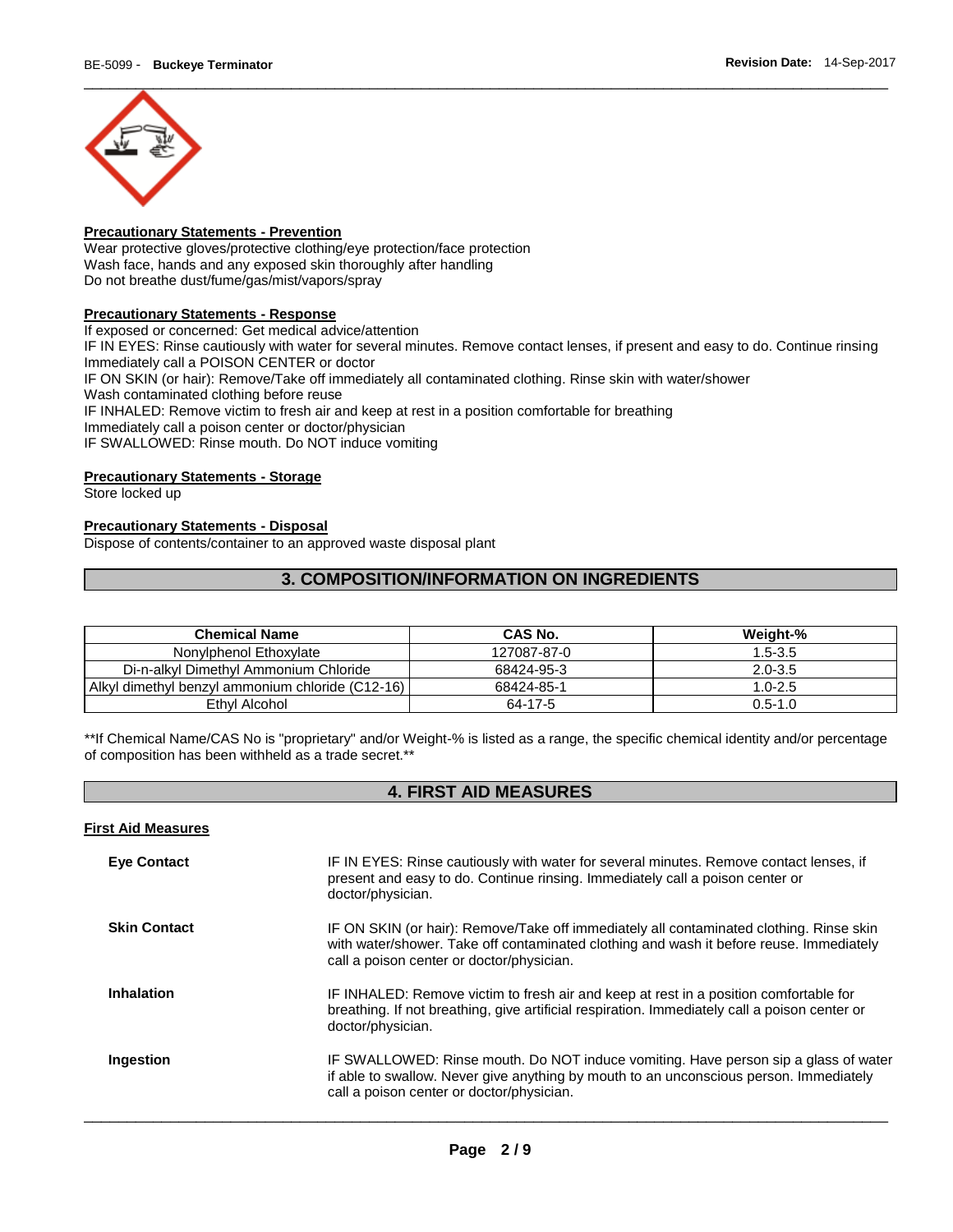#### **Most important symptoms and effects**

| <b>Symptoms</b>           | Causes severe skin burns and eye damage. Mist or vapor inhalation can cause irritation to<br>the nose, throat, and upper respiratory tract. Ingestion may cause nausea and headache.                                               |
|---------------------------|------------------------------------------------------------------------------------------------------------------------------------------------------------------------------------------------------------------------------------|
|                           | Indication of any immediate medical attention and special treatment needed                                                                                                                                                         |
| <b>Notes to Physician</b> | Treat symptomatically. If the product is ingested, probable mucosal damage may<br>contraindicate the use of gastric lavage. Dermatitis or other pre-existing skin conditions may<br>be aggravated by overexposure to this product. |

\_\_\_\_\_\_\_\_\_\_\_\_\_\_\_\_\_\_\_\_\_\_\_\_\_\_\_\_\_\_\_\_\_\_\_\_\_\_\_\_\_\_\_\_\_\_\_\_\_\_\_\_\_\_\_\_\_\_\_\_\_\_\_\_\_\_\_\_\_\_\_\_\_\_\_\_\_\_\_\_\_\_\_\_\_\_\_\_\_\_\_\_\_

### **5. FIRE-FIGHTING MEASURES**

#### **Suitable Extinguishing Media**

Dry chemical. Foam. Water.

**Unsuitable Extinguishing Media** Not determined.

#### **Specific Hazards Arising from the Chemical**

Combustion products may be toxic.

**Hazardous Combustion Products** Carbon oxides. Nitrogen oxides (NOx). Hydrogen chloride.

#### **Protective equipment and precautions for firefighters**

As in any fire, wear self-contained breathing apparatus pressure-demand, MSHA/NIOSH (approved or equivalent) and full protective gear.

# **6. ACCIDENTAL RELEASE MEASURES**

# **Personal precautions, protective equipment and emergency procedures**

| <b>Personal Precautions</b> | Use personal protective equipment as required. |
|-----------------------------|------------------------------------------------|
|-----------------------------|------------------------------------------------|

**Environmental precautions** 

| <b>Environmental precautions</b> | Prevent from entering into soil, ditches, sewers, waterways and/or groundwater. See |
|----------------------------------|-------------------------------------------------------------------------------------|
|                                  | Section 12, Ecological Information. See Section 13: DISPOSAL CONSIDERATIONS. See    |
|                                  | Section 12 for additional Ecological Information.                                   |

#### **Methods and material for containment and cleaning up**

| <b>Methods for Containment</b> | Prevent further leakage or spillage if safe to do so.                                                                                |
|--------------------------------|--------------------------------------------------------------------------------------------------------------------------------------|
| <b>Methods for Clean-Up</b>    | Pick up with mop, wet/dry vac, or absorbent material. Rinse area with clear water and allow<br>floor to dry before allowing traffic. |

# **7. HANDLING AND STORAGE**

#### **Precautions for safe handling**

**Advice on Safe Handling** Handle in accordance with good industrial hygiene and safety practice. Avoid contact with skin, eyes or clothing. Use personal protection recommended in Section 8. Wash face, hands and any exposed skin thoroughly after handling. Do not breathe dust/fume/gas/mist/vapors/spray.

#### **Conditions for safe storage, including any incompatibilities**

**Storage Conditions** Keep container tightly closed and store in a cool, dry and well-ventilated place. Keep container closed when not in use.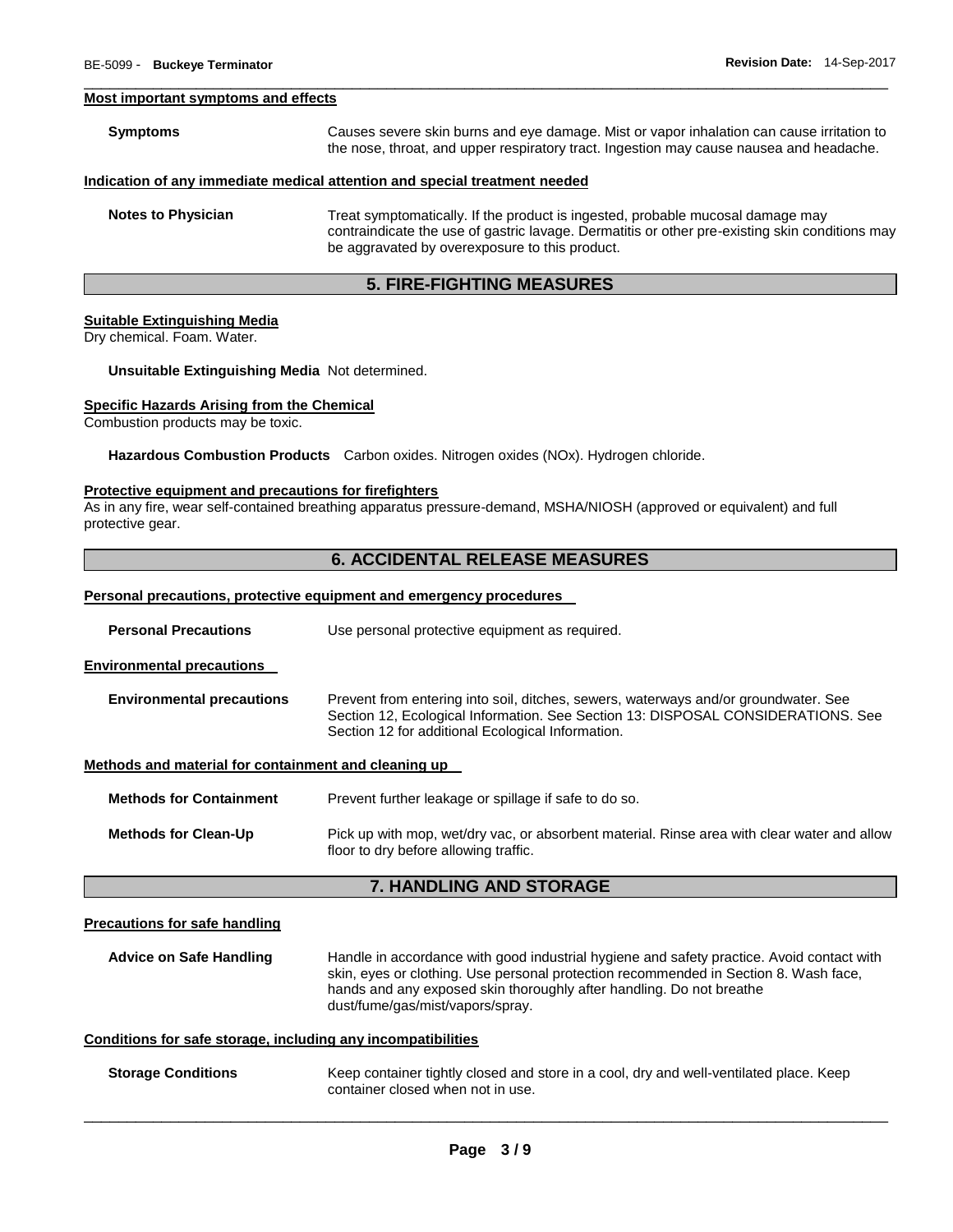**Packaging Materials Rinse container before discarding.** 

**Incompatible Materials** Chlorine bleach. Anionic detergents.

# **8. EXPOSURE CONTROLS/PERSONAL PROTECTION**

\_\_\_\_\_\_\_\_\_\_\_\_\_\_\_\_\_\_\_\_\_\_\_\_\_\_\_\_\_\_\_\_\_\_\_\_\_\_\_\_\_\_\_\_\_\_\_\_\_\_\_\_\_\_\_\_\_\_\_\_\_\_\_\_\_\_\_\_\_\_\_\_\_\_\_\_\_\_\_\_\_\_\_\_\_\_\_\_\_\_\_\_\_

#### **Exposure Guidelines**

| <b>Chemical Name</b> | <b>ACGIH TLV</b> | <b>OSHA PEL</b>                      | <b>NIOSH IDLH</b>  |
|----------------------|------------------|--------------------------------------|--------------------|
| Ethyl Alcohol        | STEL: 1000 ppm   | TWA: 1000 ppm                        | IDLH: 3300 ppm     |
| 64-17-5              |                  | TWA: 1900 mg/m $3$                   | TWA: 1000 ppm      |
|                      |                  | (vacated) TWA: 1000 ppm              | TWA: 1900 mg/m $3$ |
|                      |                  | (vacated) TWA: $1900 \text{ mg/m}^3$ |                    |

#### **Appropriate engineering controls**

**Engineering Controls** Ensure adequate ventilation, especially in confined areas. Eyewash stations. Showers.

#### **Individual protection measures, such as personal protective equipment**

| <b>Eye/Face Protection</b>      | Splash goggles or safety glasses.                                                                                                                            |
|---------------------------------|--------------------------------------------------------------------------------------------------------------------------------------------------------------|
| <b>Skin and Body Protection</b> | Rubber gloves. Normal work clothing (long sleeved shirts and long pants) is recommended.<br>Wear water or chemical resistant footwear when scrubbing floors. |
| <b>Respiratory Protection</b>   | Refer to 29 CFR 1910.134 for respiratory protection requirements.                                                                                            |

**General Hygiene Considerations** Handle in accordance with good industrial hygiene and safety practice.

# **9. PHYSICAL AND CHEMICAL PROPERTIES**

#### **Information on basic physical and chemical properties**

**Physical state** Liquid

**Melting Point/Freezing Point Weltermined Boiling Point/Boiling Range** 100 °C / 212 °F **Flash Point COLOGY Provide Example 2018 • COLOGY F** Tag Closed Cup **Evaporation Rate 1.0** (Water = 1) **Flammability (Solid, Gas)** Liquid-Not Applicable **Flammability Limits in Air Upper Flammability Limits** Not Applicable Lower Flammability Limit **Not Applicable Vapor Pressure Not determined Vapor Density Not determined Relative Density** 1.01 **Water Solubility <b>Infilter Solubility**<br> **Solubility in other solvents** Not determined **Solubility in other solvents Not determined**<br> **Partition Coefficient Not determined Partition Coefficient Not determined**<br> **Auto-ignition Temperature** Not determined **Auto-ignition Temperature 61 Mot determined <br>
<b>Decomposition Temperature** Mot determined **Decomposition Temperature Kinematic Viscosity Not determined Dynamic Viscosity Not determined Explosive Properties** Not determined **Oxidizing Properties Not determined** 

**Property Values Values Remarks** • Method **Remarks** • Method **pH** 11.8-12.2 (conc.) 9.7-10.7 (1:64 dilution)

**Color Clear green Clear green Odor Threshold** Not determined

**Appearance** Clear green liquid **Odor** Mild Fragrance added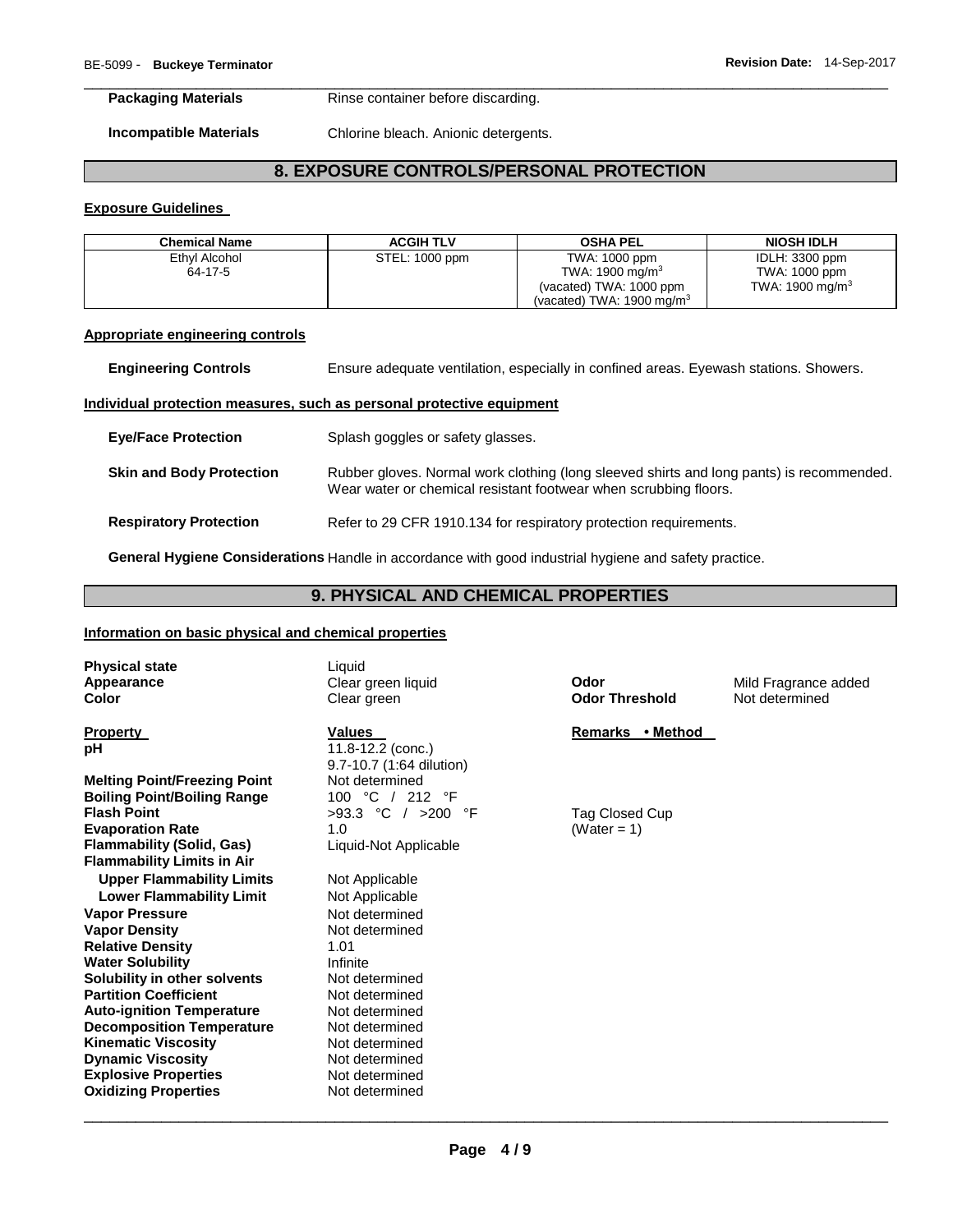# \_\_\_\_\_\_\_\_\_\_\_\_\_\_\_\_\_\_\_\_\_\_\_\_\_\_\_\_\_\_\_\_\_\_\_\_\_\_\_\_\_\_\_\_\_\_\_\_\_\_\_\_\_\_\_\_\_\_\_\_\_\_\_\_\_\_\_\_\_\_\_\_\_\_\_\_\_\_\_\_\_\_\_\_\_\_\_\_\_\_\_\_\_ **10. STABILITY AND REACTIVITY**

#### **Reactivity**

Not reactive under normal conditions.

#### **Chemical Stability**

Stable under recommended storage conditions.

#### **Possibility of Hazardous Reactions**

None under normal processing.

#### **Hazardous Polymerization** Hazardous polymerization does not occur.

#### **Conditions to Avoid**

Keep separated from incompatible substances. Keep out of reach of children.

#### **Incompatible Materials**

Chlorine bleach. Anionic detergents.

#### **Hazardous Decomposition Products**

Thermal decomposition can lead to release of irritating and toxic gases and vapors.

# **11. TOXICOLOGICAL INFORMATION**

#### **Information on likely routes of exposure**

| <b>Product Information</b> |                                  |
|----------------------------|----------------------------------|
| <b>Eve Contact</b>         | Causes severe eye damage.        |
| <b>Skin Contact</b>        | Causes severe skin burns.        |
| <b>Inhalation</b>          | Avoid breathing vapors or mists. |
| Ingestion                  | Do not ingest.                   |

#### **Component Information**

| <b>Chemical Name</b>                                              | Oral LD50             | <b>Dermal LD50</b> | <b>Inhalation LC50</b>   |
|-------------------------------------------------------------------|-----------------------|--------------------|--------------------------|
| Nonylphenol Ethoxylate<br>127087-87-0                             | $= 1310$ mg/kg (Rat)  |                    | $\overline{\phantom{a}}$ |
| Alkyl dimethyl benzyl ammonium<br>chloride (C12-16)<br>68424-85-1 | $= 426$ mg/kg (Rat)   |                    |                          |
| Ethyl Alcohol<br>64-17-5                                          | (Rat)<br>= 7060 mg/kg |                    | $= 124.7$ mg/L (Rat) 4 h |

#### **Information on physical, chemical and toxicological effects**

**Symptoms** Please see section 4 of this SDS for symptoms.

# **Delayed and immediate effects as well as chronic effects from short and long-term exposure**

**Carcinogenicity** The ingredient in this product is only classified as a carcinogen when consumed as an alcoholic beverage in long-term studies.

| <b>Chemical Name</b> | <b>ACGIH</b><br>A. | <b>IARC</b> | u m<br>N.<br>. | <b>OSHA</b> |
|----------------------|--------------------|-------------|----------------|-------------|
| Ethyl<br>Alcohol     | ่∩∪                | Group       | Knowr          |             |
| $64-17$              |                    |             |                |             |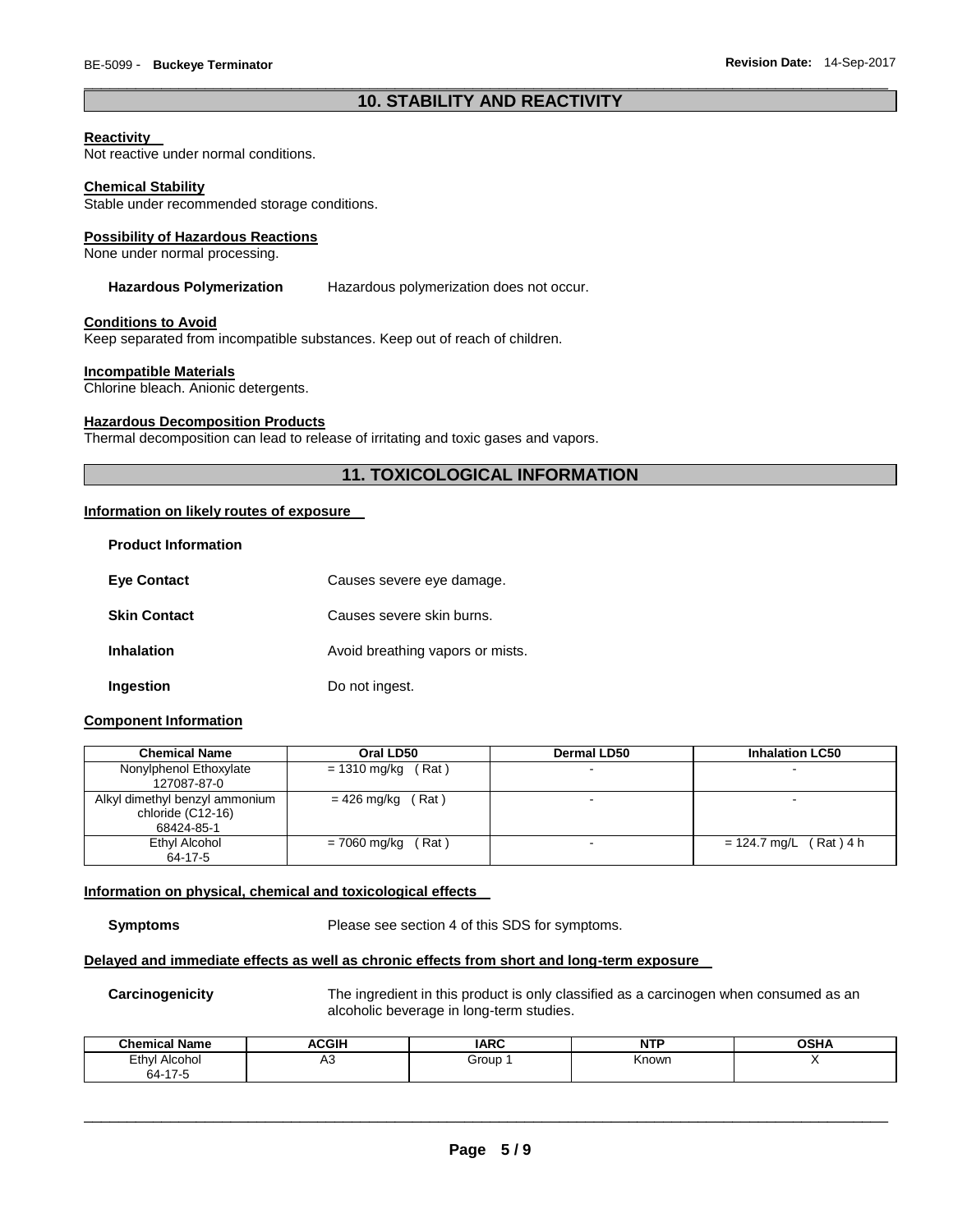#### **Legend**

*ACGIH (American Conference of Governmental Industrial Hygienists) A3 - Animal Carcinogen IARC (International Agency for Research on Cancer) Group 1 - Carcinogenic to Humans NTP (National Toxicology Program) Known - Known Carcinogen OSHA (Occupational Safety and Health Administration of the US Department of Labor) X - Present* 

#### **Numerical measures of toxicity**

Not determined.

# **12. ECOLOGICAL INFORMATION**

\_\_\_\_\_\_\_\_\_\_\_\_\_\_\_\_\_\_\_\_\_\_\_\_\_\_\_\_\_\_\_\_\_\_\_\_\_\_\_\_\_\_\_\_\_\_\_\_\_\_\_\_\_\_\_\_\_\_\_\_\_\_\_\_\_\_\_\_\_\_\_\_\_\_\_\_\_\_\_\_\_\_\_\_\_\_\_\_\_\_\_\_\_

#### **Ecotoxicity**

The product is not classified as environmentally hazardous. However, this does not exclude the possibility that large or frequent spills can have a harmful or damaging effect on the environment.

#### **Component Information**

| <b>Chemical Name</b> | Algae/aguatic plants | <b>Fish</b>                      | Crustacea                       |
|----------------------|----------------------|----------------------------------|---------------------------------|
| Ethyl Alcohol        |                      | 12.0 - 16.0: 96 h Oncorhynchus   | 10800: 24 h Daphnia magna mg/L  |
| 64-17-5              |                      | mykiss mL/L LC50 static 13400 -  | EC50 2: 48 h Daphnia magna mg/L |
|                      |                      | 15100: 96 h Pimephales promelas  | EC50 Static 9268 - 14221: 48 h  |
|                      |                      | mg/L LC50 flow-through 100: 96 h | Daphnia magna mg/L LC50         |
|                      |                      | Pimephales promelas mg/L LC50    |                                 |
|                      |                      | static                           |                                 |

#### **Persistence/Degradability**

Not determined.

#### **Bioaccumulation**

Not determined.

#### **Mobility**

| <b>Chemical Name</b> | <b>Partition Coefficient</b> |
|----------------------|------------------------------|
| Ethyl<br>Alcohol     | 0.25<br>-∪.ა∠                |
| 64-17-5<br>~⊶        |                              |

# **Other Adverse Effects**

Not determined

# **13. DISPOSAL CONSIDERATIONS**

#### **Waste Treatment Methods**

| <b>Disposal of Wastes</b>     | Disposal should be in accordance with applicable regional, national and local laws and<br>regulations. |
|-------------------------------|--------------------------------------------------------------------------------------------------------|
| <b>Contaminated Packaging</b> | Disposal should be in accordance with applicable regional, national and local laws and<br>regulations. |

# **California Hazardous Waste Status**

| <b>Chemical Name</b>      | California<br>ا Hazardous Waste Status |
|---------------------------|----------------------------------------|
| Ethyl<br>Alcohol          | Toxic                                  |
| $\rightarrow$<br>64-<br>. | lanitable                              |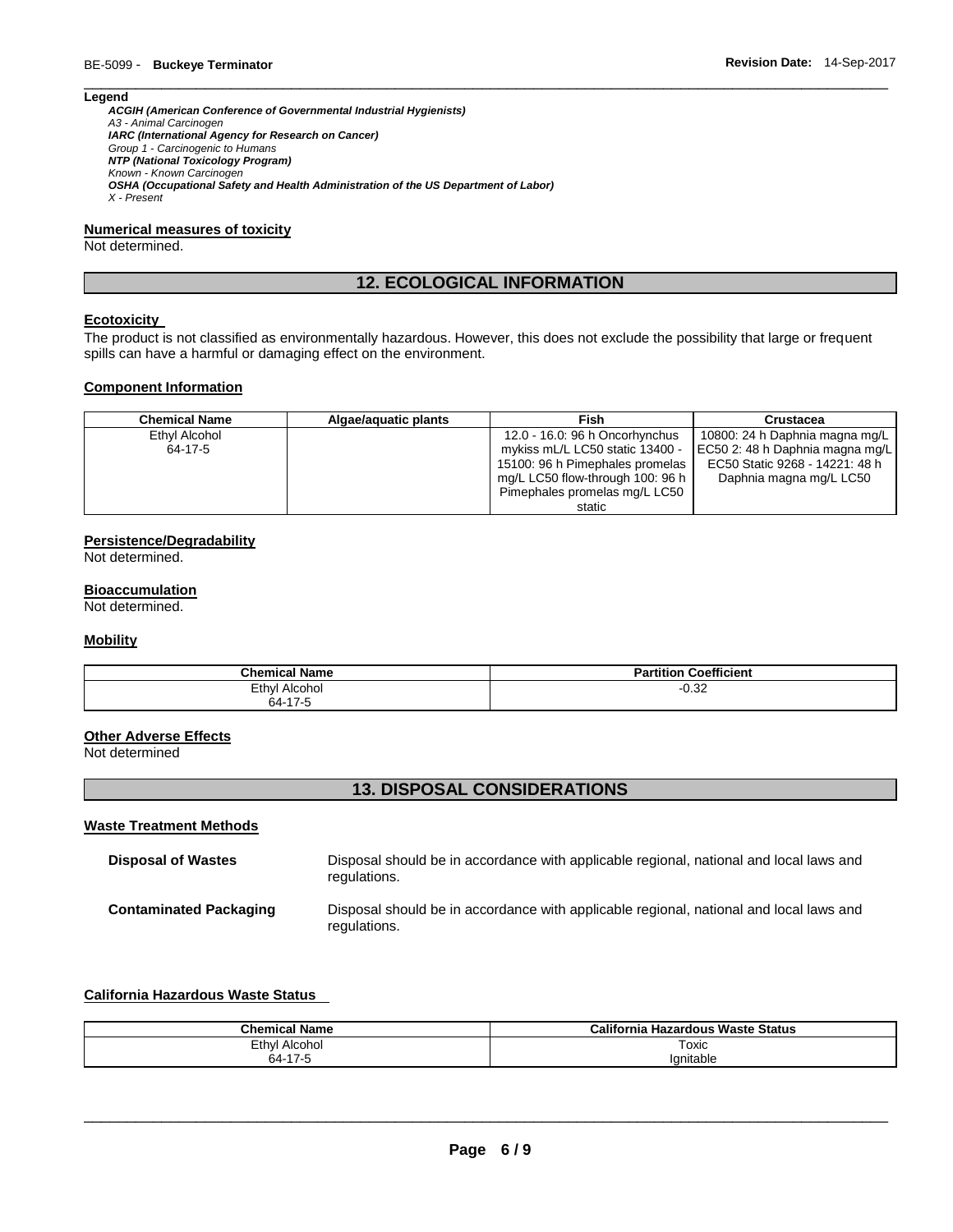# \_\_\_\_\_\_\_\_\_\_\_\_\_\_\_\_\_\_\_\_\_\_\_\_\_\_\_\_\_\_\_\_\_\_\_\_\_\_\_\_\_\_\_\_\_\_\_\_\_\_\_\_\_\_\_\_\_\_\_\_\_\_\_\_\_\_\_\_\_\_\_\_\_\_\_\_\_\_\_\_\_\_\_\_\_\_\_\_\_\_\_\_\_ **14. TRANSPORT INFORMATION**

**Note Please see current shipping paper for most up to date shipping information, including** exemptions and special circumstances.

| <b>DOT</b>                  |                                                             |
|-----------------------------|-------------------------------------------------------------|
| <b>UN/ID No</b>             | UN1760                                                      |
| <b>Proper Shipping Name</b> | Corrosive liquid, n.o.s. (Dialkyldimethylammonium chloride) |
| <b>Hazard Class</b>         | 8                                                           |
| <b>Packing Group</b>        | $\mathsf{I}$                                                |
| IATA                        |                                                             |
| UN/ID No                    | UN1760                                                      |
| <b>Proper Shipping Name</b> | Corrosive liquid, n.o.s. (Dialkyldimethylammonium chloride) |
| <b>Hazard Class</b>         | 8                                                           |
| <b>Packing Group</b>        | Ш                                                           |
| <b>IMDG</b>                 | Not regulated                                               |
| UN/ID No                    | UN1760                                                      |
| <b>Proper Shipping Name</b> | Corrosive liquid, n.o.s. (Dialkyldimethylammonium chloride) |
| <b>Hazard Class</b>         | 8                                                           |
| <b>Packing Group</b>        | Ш                                                           |
| <b>Marine Pollutant</b>     | Not a marine pollutant                                      |
|                             |                                                             |

# **15. REGULATORY INFORMATION**

#### **International Inventories**

| <b>Chemical Name</b>                                | TSCA | <b>DSL/NDSL EINECS/E</b> | <b>LINCS</b> | <b>ENCS</b> | <b>IECSC</b> | <b>KECL</b> | <b>PICCS</b> | <b>AICS</b> |
|-----------------------------------------------------|------|--------------------------|--------------|-------------|--------------|-------------|--------------|-------------|
| Nonylphenol Ethoxylate                              |      |                          |              | Present     | x            | Present     | Χ            |             |
| Di-n-alkyl Dimethyl<br>Ammonium Chloride            |      | х                        |              | Present     | х            | Present     | Χ            |             |
| Alkyl dimethyl benzyl<br>ammonium chloride (C12-16) |      |                          |              | Present     | X            | Present     | Χ            |             |
| Ethyl Alcohol                                       |      |                          |              | Present     | х            | Present     | X            |             |

#### **Legend:**

*TSCA - United States Toxic Substances Control Act Section 8(b) Inventory* 

*DSL/NDSL - Canadian Domestic Substances List/Non-Domestic Substances List* 

*EINECS/ELINCS - European Inventory of Existing Chemical Substances/European List of Notified Chemical Substances* 

*ENCS - Japan Existing and New Chemical Substances* 

*IECSC - China Inventory of Existing Chemical Substances* 

*KECL - Korean Existing and Evaluated Chemical Substances* 

*PICCS - Philippines Inventory of Chemicals and Chemical Substances* 

*AICS - Australian Inventory of Chemical Substances* 

#### **US Federal Regulations**

# **CERCLA**

This material, as supplied, does not contain any substances regulated as hazardous substances under the Comprehensive Environmental Response Compensation and Liability Act (CERCLA) (40 CFR 302) or the Superfund Amendments and Reauthorization Act (SARA) (40 CFR 355).

#### **SARA 313**

Not determined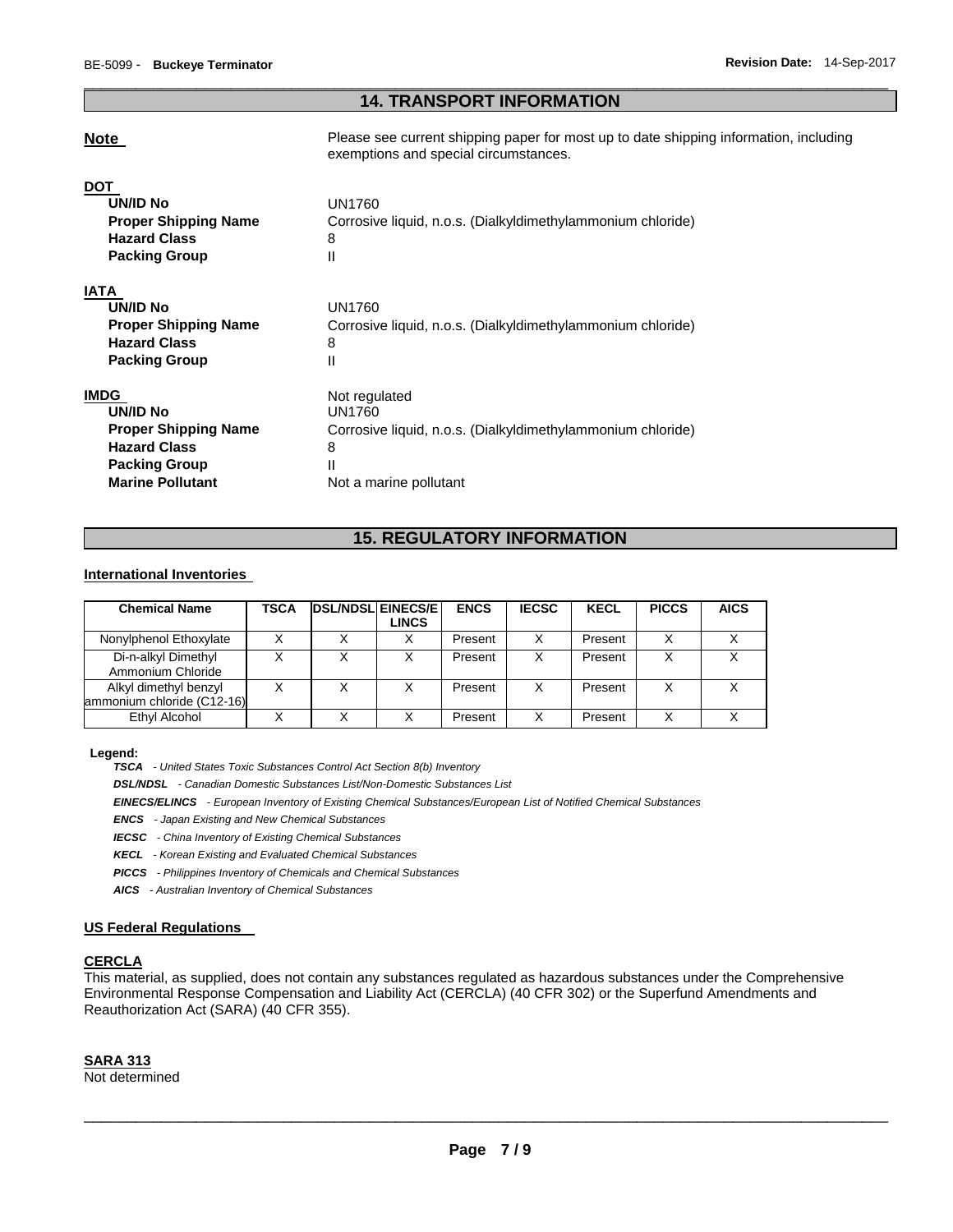#### **CWA (Clean Water Act)**

This product does not contain any substances regulated as pollutants pursuant to the Clean Water Act (40 CFR 122.21 and 40 CFR 122.42)

\_\_\_\_\_\_\_\_\_\_\_\_\_\_\_\_\_\_\_\_\_\_\_\_\_\_\_\_\_\_\_\_\_\_\_\_\_\_\_\_\_\_\_\_\_\_\_\_\_\_\_\_\_\_\_\_\_\_\_\_\_\_\_\_\_\_\_\_\_\_\_\_\_\_\_\_\_\_\_\_\_\_\_\_\_\_\_\_\_\_\_\_\_

#### **US State Regulations**

#### **California Proposition 65**

This product contains the following Proposition 65 chemicals.

| <b>Chemical Name</b>    | <b>California Proposition 65</b> |
|-------------------------|----------------------------------|
| Ethyl Alcohol - 64-17-5 | Carcinogen                       |
|                         | Developmental                    |

#### **U.S. State Right-to-Know Regulations**

| <b>Chemical Name</b>     | New Jersey | <b>Massachusetts</b>     | Pennsvlvania |
|--------------------------|------------|--------------------------|--------------|
| Water<br>7732-18-5       |            |                          |              |
| Ethyl Alcohol<br>64-17-5 |            | $\overline{\phantom{a}}$ |              |

### **EPA Pesticide Registration Number** EPA Reg. No 6836-75-559

#### **EPA Statement**

This chemical is a pesticide product registered by the Environmental Protection Agency and is subject to certain labeling requirements under federal pesticide law. These requirements differ from the classification criteria and hazard information required for safety data sheets, and for workplace labels of non-pesticide chemicals. Following is the hazard information as required on the pesticide label:

# **EPA Pesticide Label**

Signal Word: Danger

Corrosive. Causes irreversible eye damage and skin burns. Do not get in eyes, on skin or on clothing. Wear protective eyewear (goggles, face shield or safety glasses), protective (rubber or chemical resistant) gloves and protective clothing. Harmful if swallowed or absorbed through the skin. Wash thoroughly with soap and water after handling and before eating, drinking, chewing gum, using tobacco or using the toilet. Remove contaminated clothing and wash clothing before reuse

#### **Difference between SDS and EPA pesticide label**

|                                   | EPA                            | <b>OSHA</b>               |
|-----------------------------------|--------------------------------|---------------------------|
| <b>Signal Word</b>                | Danger                         | Danger                    |
| Skin corrosion/irritation         | Causes skin burns              | Causes severe skin burns  |
| Serious eye damage/eye irritation | Causes irreversible eye damage | Causes serious eye damage |